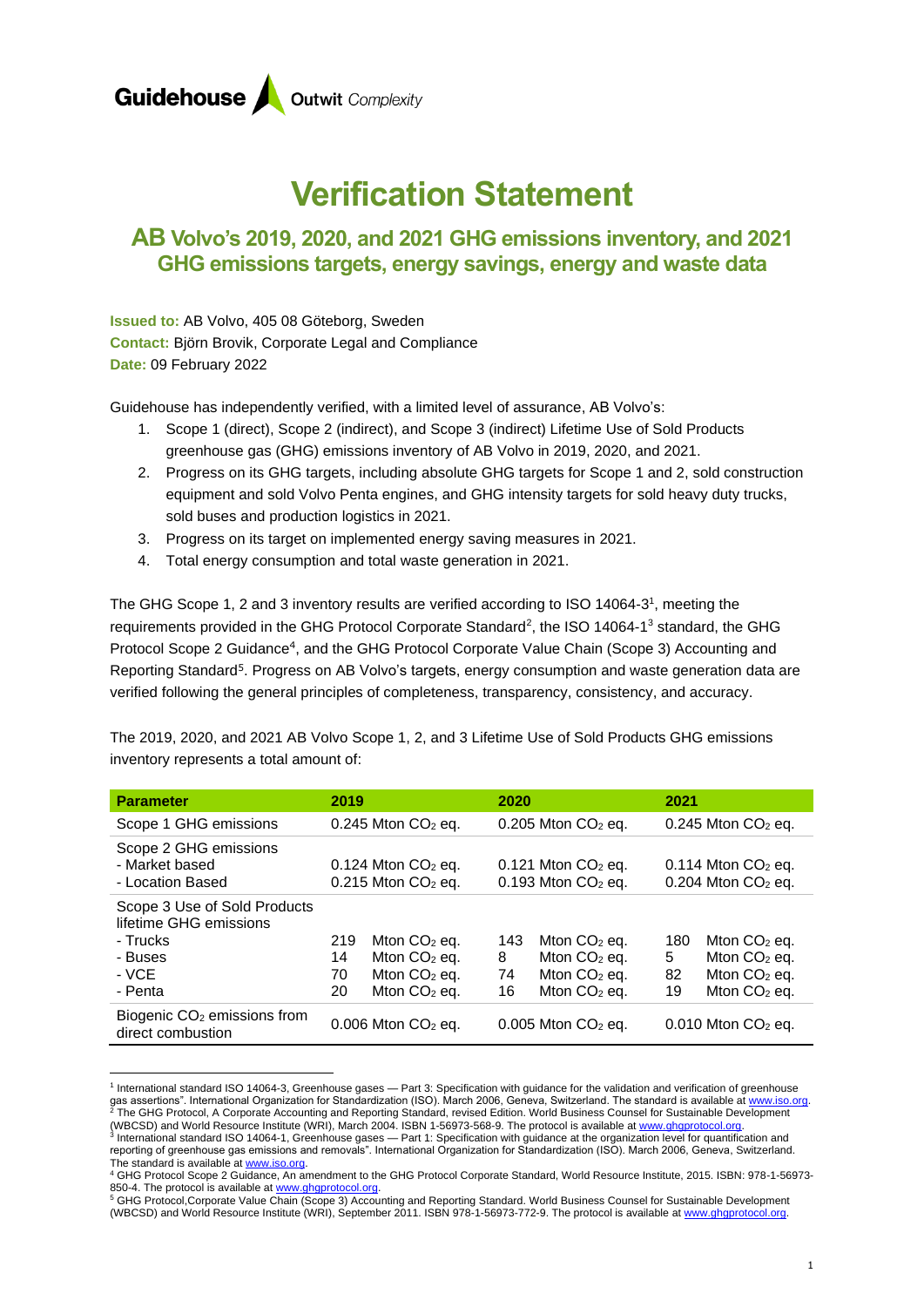## **Guidehouse**

The 2021 AB Volvo GHG targets progress, energy efficiency measures savings, energy consumption, and waste generation results are as follows:

| <b>Parameter</b>                                                     | 2021 results                                                       |  |
|----------------------------------------------------------------------|--------------------------------------------------------------------|--|
| Scope 1 and 2 absolute GHG emissions                                 | 3% decrease in total emissions from 2019-2021                      |  |
| Scope 3 sold construction equipment absolute<br><b>GHG</b> emissions | 17% increase in total emissions from 2019-2021                     |  |
| Scope 3 sold Volvo Penta absolute GHG emissions                      | 5% decrease in total emissions from 2019-2021                      |  |
| Scope 3 sold heavy duty trucks GHG intensity                         | 2% decrease in emissions per vehicle kilometre<br>from 2019-2021   |  |
| Scope 3 sold buses GHG intensity                                     | 6.5% increase in emissions per vehicle kilometre<br>from 2019-2021 |  |
| Production logistics GHG intensity                                   | 5% increase in emissions per produced unit from<br>2018-2021       |  |
| Total energy savings from<br>efficiency measures at production sites | 15 GWh                                                             |  |
| Total energy consumption                                             | 2,423 GWh                                                          |  |
| Total waste generation                                               | 332,075 Metric tons                                                |  |

#### **Verification Objectives**

- To assess completeness of the GHG emissions inventory, GHG targets, energy efficiency savings, energy consumption, and waste generation data reports (i.e., environmental data);
- To determine the extent of conformity of AB Volvo's GHG calculation methodology and emissions report with the GHG Protocol Corporate Standard, the GHG Protocol Scope 2 Guidance, the GHG Protocol Corporate Value Chain (Scope 3) Accounting and Reporting Standard, and ISO 14064-1;
- To evaluate the data information systems and its controls/management used for determining AB Volvo's environmental data;
- To assess whether the AB Volvo's environmental data assertion is without material discrepancy.

#### **Period covered**

| <b>Parameter</b>                                                                                                                                                                                                     | <b>Period covered</b>             |
|----------------------------------------------------------------------------------------------------------------------------------------------------------------------------------------------------------------------|-----------------------------------|
| Scope 1, 2, and 3 Use of Sold Products GHG inventory;<br>absolute GHG targets for Scope 1 and 2, sold construction<br>equipment and sold Volvo Penta engines; and GHG<br>intensity targets for sold trucks and buses | 1 January 2019 - 31 December 2021 |
| Production logistics GHG intensity targets                                                                                                                                                                           | 1 January 2018 - 31 December 2021 |
| Energy efficiency savings, energy consumption, and waste<br>generation                                                                                                                                               | 1 January 2021 - 31 December 2021 |

#### **Verification standard**

ISO 14064-3 (for GHG emissions inventory only).

#### **Level of assurance**

The level of assurance agreed is limited.

#### **Scope Verification**

The verification covered AB Volvo's environmental data, including direct (Scope 1) and indirect (Scope 2 and Scope 3 Use of Sold Products) GHG emissions; absolute GHG targets for Scope 1 and 2, sold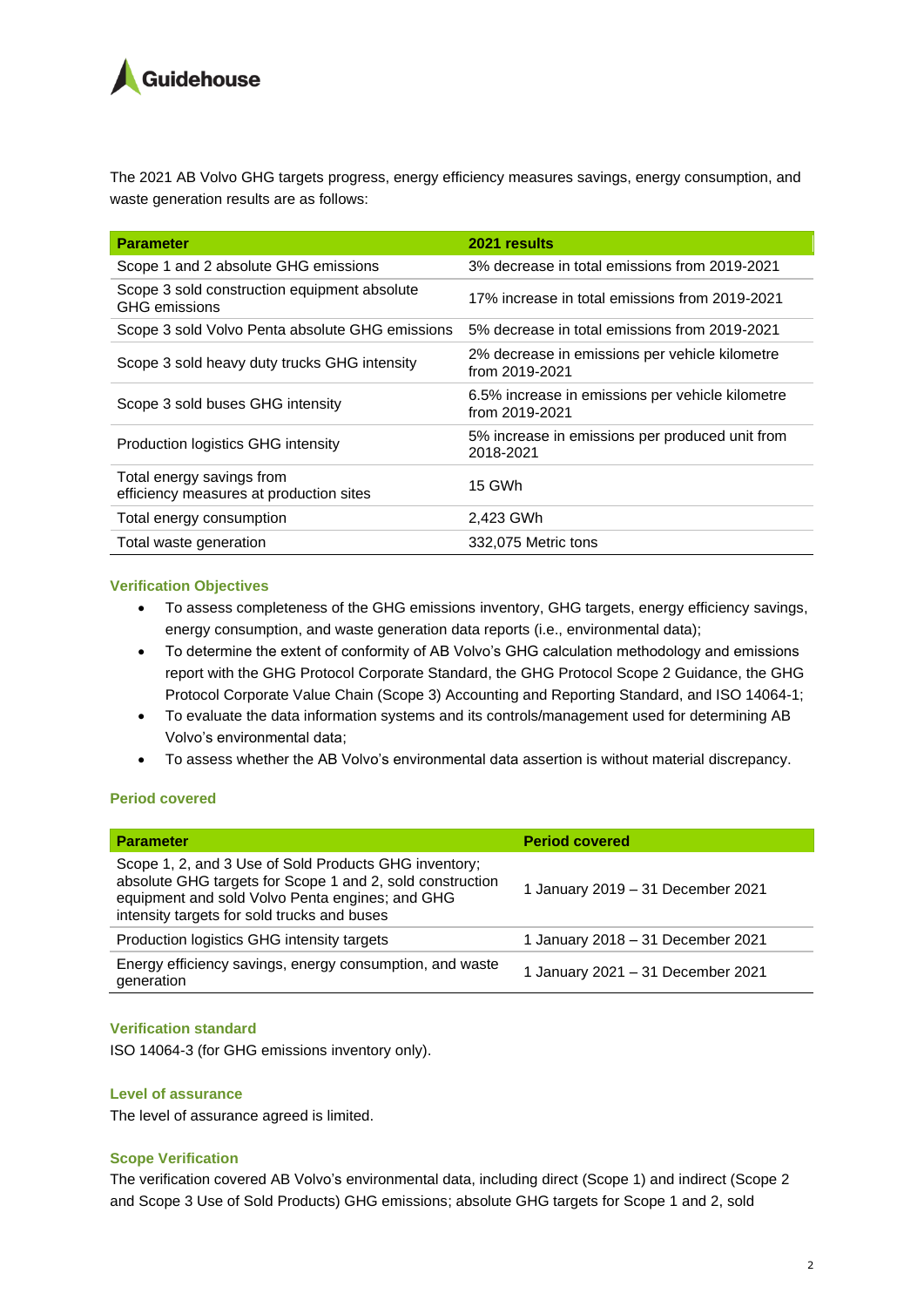

construction equipment and sold Volvo Penta engines; GHG intensity targets for sold trucks, sold buses and production logistics; energy efficiency savings; energy consumption and waste generation from AB Volvo's Group's global operations. For GHGs, all relevant GHG emissions as specified within the applicable standards of the GHG Protocol and ISO (CO<sub>2</sub>, N<sub>2</sub>O, CH<sub>4</sub>, SF<sub>6</sub>, PFC, HFC and NF<sub>3</sub>) are included in the inventory and verification.

In line with previous years, AB Volvo has consistently and correctly applied the "operational control" consolidation approach to determine the organisational boundaries. Within the organisational boundaries, all production locations including its logistics sites (warehouses and distribution hubs), dealers, company cars and service vans that are owned or operated by AB Volvo are covered. Excluded are smaller buildings and sites mainly leased with office or small dealerships.

#### **Description Verification Process**

The verification of AB Volvo's environmental data as described above was performed in the period between September 2021 and February 2022. As a first step, several online meetings were organised in which the scope of the verification, the GHG calculation methodology, and the data collection process were discussed and subsequently reviewed by Guidehouse. On 11-12 October 2021, Guidehouse did a "historical data audit" including the revision of the updates to 2019 and 2020 Scope 1 & 2 GHG emission results due to scope extensions (i.e., inclusion of smaller sites, dealers, company cars and service vans), as well as 2019, 2020, and (available) 2021 Scope 3 Use of Sold Products GHG emissions data.

On 7-8 December 2021, Guidehouse did a pre-audit (referred to as "mid-year audit") to prepare sites as well as all business units involved for the final audit beginning of February 2022. In these meetings, AB Volvo introduced Guidehouse to the status quo of e.g., 2021 energy consumption and waste generation values, energy savings measures implemented, preliminary sold trucks and buses and production logistics GHG intensity, etc., and Guidehouse reviewed and validated these. Additionally, before the mid-year audit, a first data set with Q1-Q3 2021 energy, waste, and Scope 1 and 2 GHG emissions data for the AB Volvo sites was exported from UL Pure and reviewed by Guidehouse. Big changes compared to the previous year as well as missing data points were already flagged and (where possible) subsequently checked and confirmed or altered by AB Volvo. A sample<sup>6</sup> of eight sites was selected for a more detailed review during the mid-year audit, including the verification of the IT data collection, calculation system UL PURE, selected underlying data sources, and final calculation results.

Finally, on 1-3 February 2022, Guidehouse performed the final audit. Guidehouse reviewed the final 2019, 2020, and 2021 Scope 3 Use of Sold Products GHG emissions; final 2021 energy efficiency savings; and final 2021 progress on absolute GHG targets for Scope 1 and 2, sold construction equipment and sold Volvo Penta engines, and on GHG intensity targets for sold trucks, sold buses and production logistics. Additionally, before the final audit, Guidehouse exported the energy, waste, and Scope 1 and 2 GHG emissions data for each AB Volvo site for the entire year 2021. Guidehouse analysed and checked the data for plausibility and completeness. A second sample of five sites was selected for a more detailed review during the final audit, which included again the verification of the IT data collection, calculation system UL PURE, selected underlying data sources, and final calculation results. Normally, the audits are done on-site at AB Volvo in Gothenburg, but due to COVID, all the audits were performed virtually.

<sup>&</sup>lt;sup>6</sup> These sites were selected based on the following criteria: sites with significant total energy consumption and/or total waste generation, sites from different geographies, sites with data points that stood out in the comparison with previous year, and sites that have not been audited in earlier years.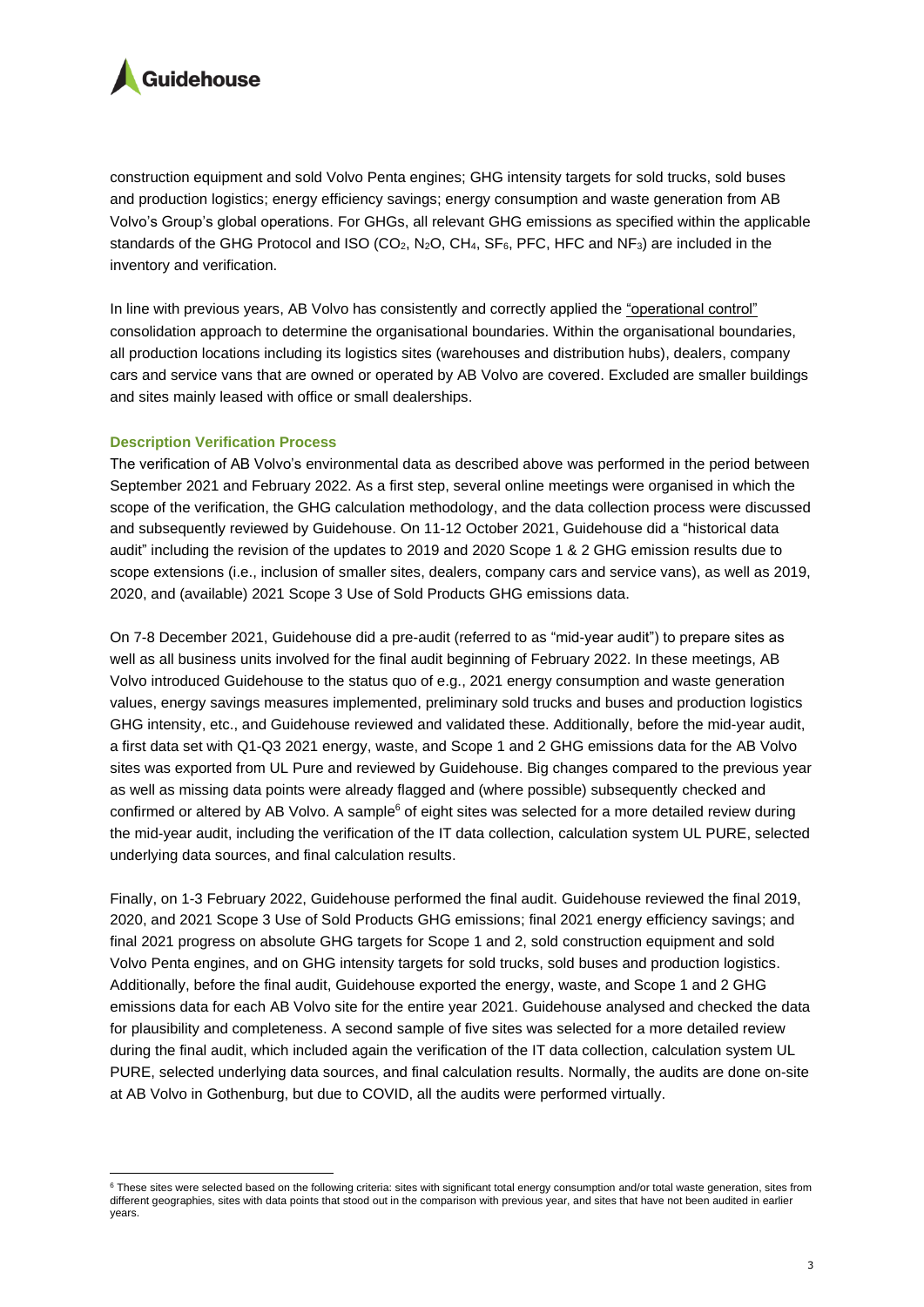

During the verification, the roles and responsibilities between the verifier and the responsible party (AB Volvo) as described in ISO 14064-3 were taken into account.

#### **Limitations of Assurance Statement**

Guidehouse's responsibility is to carry out a limited assurance engagement on the proposed calculation methodology, dataset used and final calculation result, in order to provide conclusions on the conformity of the annual emissions data with the principles and requirements of the WBCSD/WRI GHG Protocol and ISO. Guidehouse does not accept or assume any responsibility for any other purpose or to any other person or organisation. Any reliance such third party may place on the information request is entirely at its own risk.

#### **Conclusions**

Guidehouse has independently verified, with a limited level of assurance the:

- 1. Scope 1 (direct), Scope 2 (indirect), and Scope 3 Lifetime Use of Sold Products (indirect) greenhouse gas (GHG) emissions inventory of AB Volvo in 2019, 2020, and 2021, according to ISO 14064-3<sup>7</sup>, meeting the requirements provided in the GHG Protocol Corporate Standard<sup>8</sup>, the ISO 14064-1<sup>9</sup> standard, the GHG Protocol Scope 2 Guidance<sup>10</sup>, and the GHG Protocol Corporate Value Chain (Scope 3) Accounting and Reporting Standard<sup>11</sup>.
- 2. Progress on absolute GHG targets for Scope 1 and 2, sold construction equipment and sold Volvo Penta engines; GHG intensity targets for production logistics, sold heavy duty trucks and sold buses; reported savings from energy efficiency measures; total energy consumption and total waste generation of AB Volvo in 2021, performed following the general principles of completeness, transparency, consistency, and accuracy.

Based on the process and procedures conducted, we conclude that:

- There is no evidence that the reported 2019, 2020, and 2021 AB Volvo's environmental data (as described above) is not materially complete, transparent, consistent, accurate and reported in line with the requirements of the GHG Protocol, the ISO 14064-1 standard, or the general principles of completeness, transparency, consistency, and accuracy.
- No evidence was found that misstatements and/or data gaps have material effects on the level of reported GHG emissions, energy efficiency savings, energy consumption and waste generation.

Verified by:

June

Caspar Noach Associate Director Utrecht, 09 February 2022

Lead Assessor: Technical reviewer:

Véronique Vera Senior Consultant London, 09 February 2022

<sup>&</sup>lt;sup>7</sup> International standard ISO 14064-3, Greenhouse gases — Part 3: Specification with guidance for the validation and verification of greenhouse gas assertions". International Organization for Standardization (ISO). March 2006, Geneva, Switzerland. The standard is available at www.iso.org.<br>8 The GHG Protocol. A Corporate Accounting and Departies Ctree is a control The GHG Protocol, A Corporate Accounting and Reporting Standard, revised Edition. World Business Counsel for Sustainable Development (WBCSD) and World Resource Institute (WRI), March 2004. ISBN 1-56973-568-9. The protocol is available a[t www.ghgprotocol.org.](http://www.ghgprotocol.org/)  <sup>9</sup> International standard ISO 14064-1, Greenhouse gases — Part 1: Specification with guidance at the organization level for quantification and reporting of greenhouse gas emissions and removals". International Organization for Standardization (ISO). March 2006, Geneva, Switzerland.

The standard is available at <u>www.iso.org</u>.<br><sup>10</sup> GHG Protocol Scope 2 Guidance, An amendment to the GHG Protocol Corporate Standard, World Resource Institute, 2015. ISBN: 978-1-

<sup>56973-850-4.</sup> The protocol is available at <u>www.ghgprotocol.org</u>.<br><sup>11</sup> GHG Protocol,Corporate Value Chain (Scope 3) Accounting and Reporting Standard. World Business Counsel for Sustainable Development (WBCSD) and World Resource Institute (WRI), September 2011. ISBN 978-1-56973-772-9. The protocol is available a[t www.ghgprotocol.org.](http://www.ghgprotocol.org/)